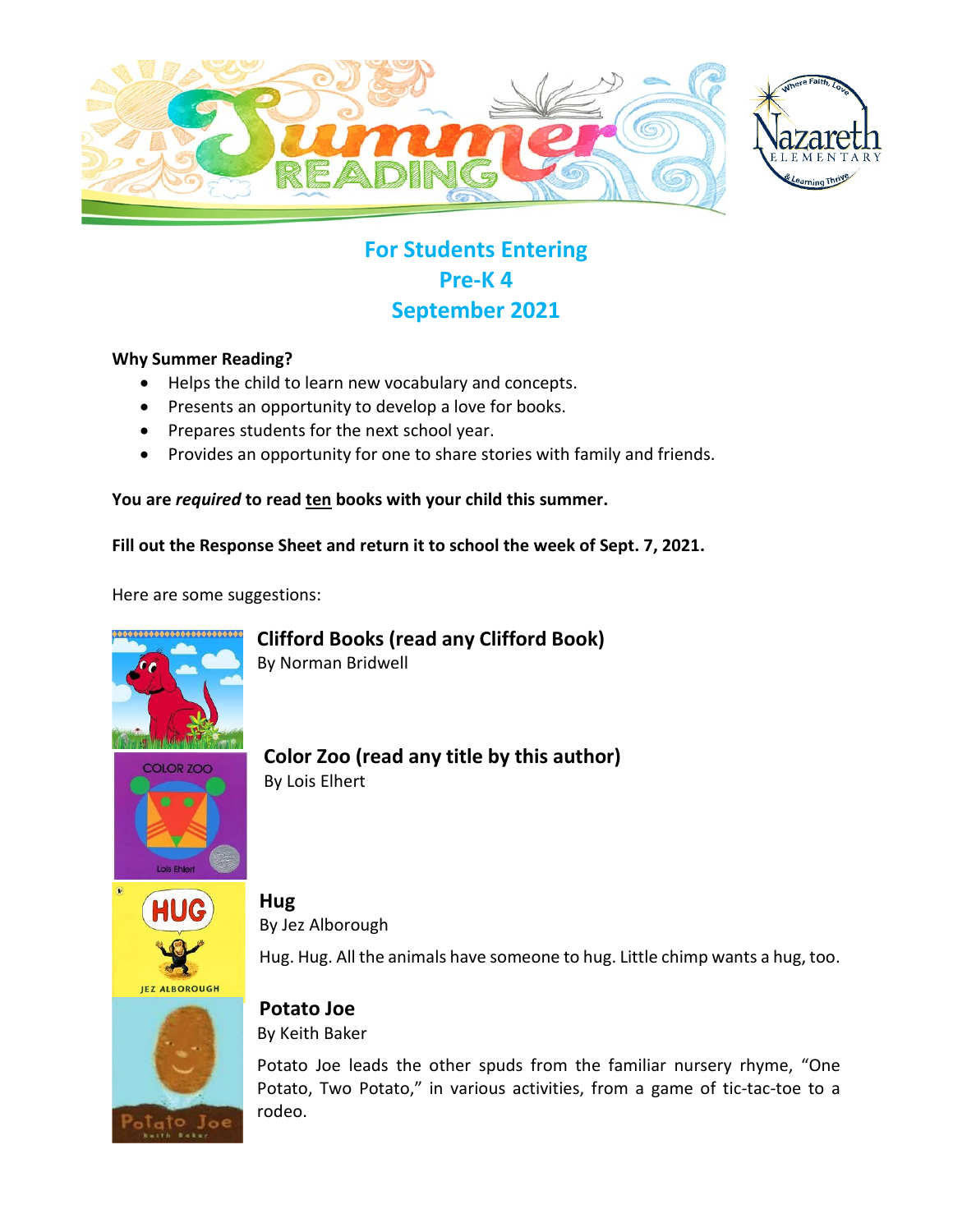

**Cat's Colors** By Jane Cabrera

A cat describes ten different colors and tells which one is its favorite.



**Today is Monday** By Eric Carle

Each day of the week brings a new food, until on Sunday all the world's children can come and eat it up.



**Peekaboo Morning**

By Rachel Isadora

A toddler plays peek-a-boo throughout the day.



# **Counting Kisses**

By Karen Katz

How many kisses does a tired baby need to change her from crying into sleeping?



# **I Like It When…**

By Mary Murphy

A little penguin shares its favorite things with the one it loves most.



## **Chicka Chicka Boom Boom**

By Bill Martin

An alphabet rhyme/chant that relates what happens when the whole alphabet tries to climb a coconut tree.



## **Pete the Cat Rocking In My School Shoes**

By Eric Litwin

Pete the cat wears his school shoes when visiting the library, the lunchroom, the playground, and more, while singing his special song.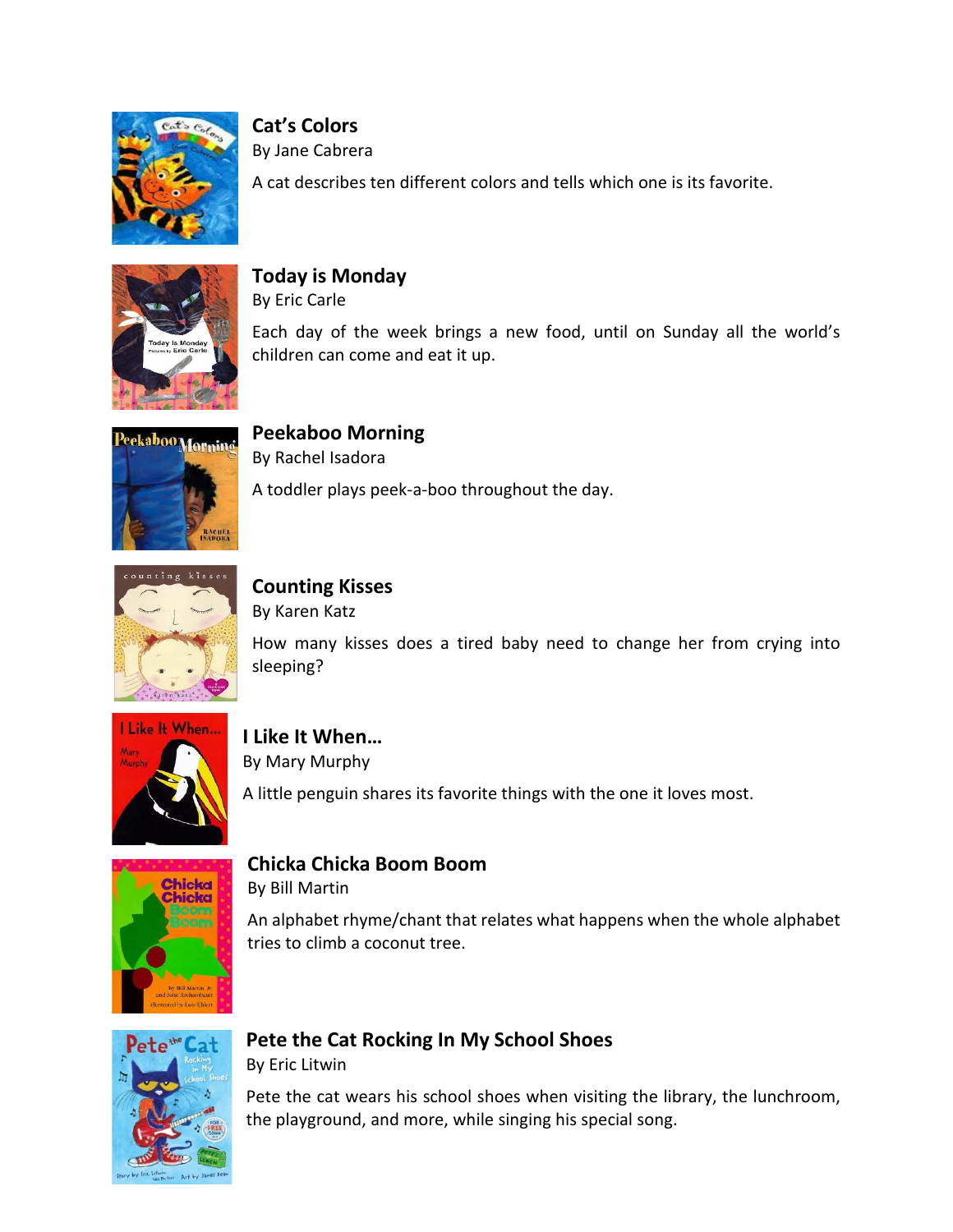# **Wordless Picture Books**

Pre-K children can use the pictures to tell parents what is happening in the story. This is extremely important for oral language development, a necessity for reading success.



### **Any wordless picture book**

By Mercer Mayer



**Pancakes for Breakfast** By Tomie dePaola

An old lady's attempts to have pancakes for breakfast are hindered by a scarcity of supplies and the participation of her pets.

#### **Copies of these books are available at:**

 $\Box$  The public library

**E** Many bookstores

- o Some libraries in Monroe County are offering curbside pickup this summer.
- o You can also access ebooks through the Monroe County Library website found at [https://libraryweb.org/.](https://libraryweb.org/) Click the **Ebooks and More** link to find out how to use your library card to download ebooks right to your electronic device.



**Ebooks & More** 



Monroe County Libraries are also offering many resources and virtual programming for kids and families this year. Check out the **Learn & Play** link on the Monroe County Library website for entertainment and educational resources.

Learn & Play